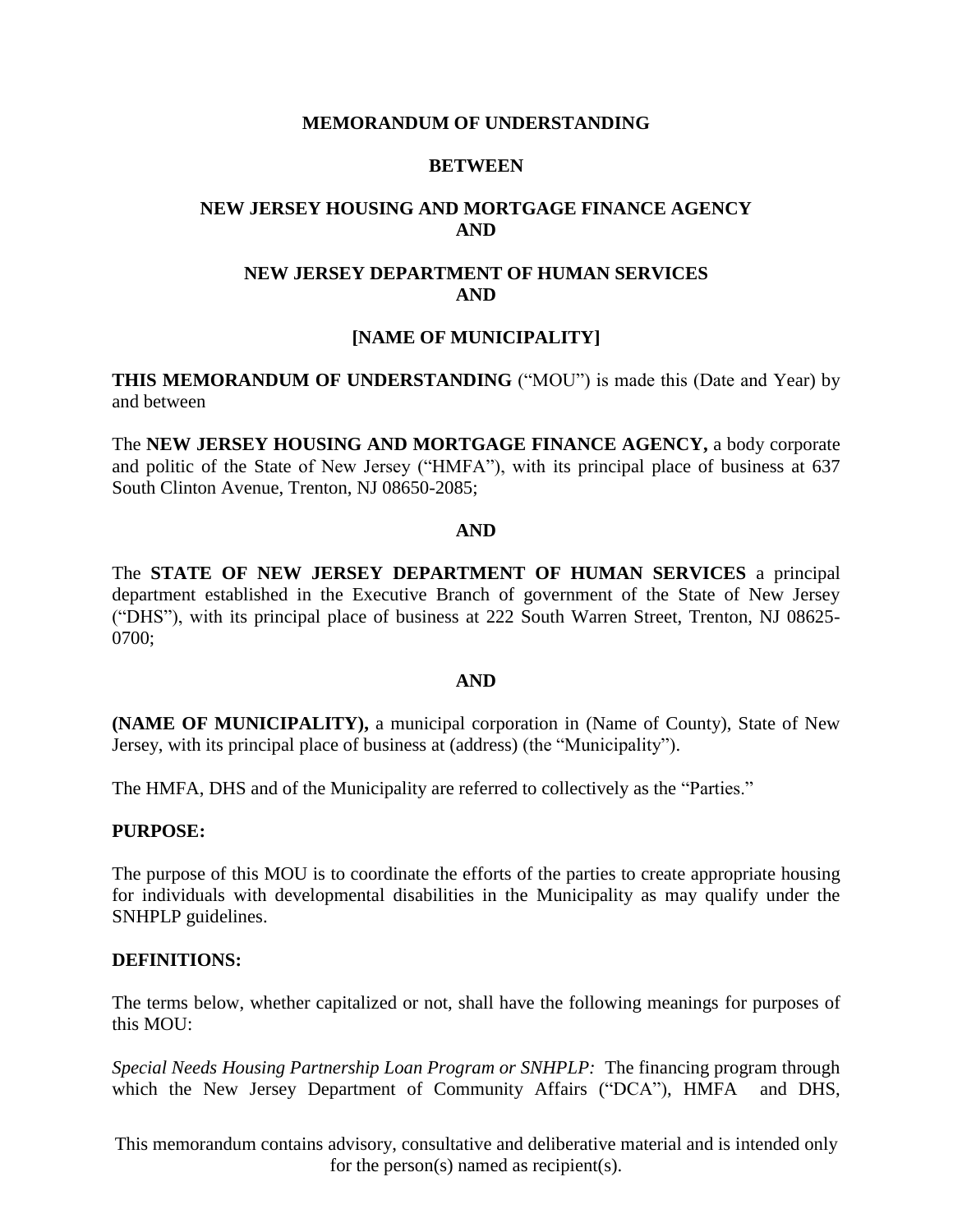collectively work to expand housing opportunities and expedite the process of placing developmentally disabled individuals into community-based supportive housing.

*Qualified Developer:* A housing developer that has been screened and approved by NJHMFA, DCA and DHS staff.

*Unit:* A bedroom housing one individual with a developmental disability.

# **UNDERSTANDING:**

The Municipality has Affordable Housing Trust Fund ("AHTF") monies that it chooses to allocate for the purpose described in this MOU. AHTF monies transferred to the HMFA will be made available to one or more qualified developers who have identified properties in the Municipality to finance appropriate housing for individuals with developmental disabilities in the Municipality as may qualify under the SNHPLP guidelines. The aggregate of governmental subsidies that may be used to acquire and construct or rehabilitate one house with three- or fourbedrooms shall be capped at \$125,000 per bedroom or \$500,000 altogether, whichever is less and excluding the cost of the sprinkler system, which will funded by DHS, subject to appropriation.

For each SNHPLP project in the Municipality, the HMFA or DCA will match the Municipality's trust fund contribution dollar for dollar, up to a maximum contribution of \$250,000. Some preference for local residents may be given, as long as the individual meets DHS's Division of Developmental Disabilities' referral process and housing policies.

The Municipality agrees to vest oversight for the expenditure of AHTF monies so transferred for the development of said residences with the HMFA, an entity that has experience and an established process that ensures the completion of the affordable, supportive housing.

# **OR**

The Municipality has Affordable Housing Trust Fund ("ATHF") monies that it chooses to allocate for the purpose described in this MOU. The Municipality will keep these funds in a separate account for the sole purpose of funding one or more projects in the Municipality that are participating in the SNHPLP. These AHTF monies will be made available to one or more Special Needs Housing Partnership Loan Program qualified developers who have identified properties in the Municipality to acquire for conversion to community residences for individuals with developmental disabilities. The aggregate of governmental subsidies that may be used to acquire and construct or rehabilitate one house with three- or four- bedrooms shall be capped at \$125,000 per bedroom or \$500,000 altogether, whichever is less and excluding the cost of the sprinkler system, which will funded by DHS, subject to appropriation.

For each SNHPLP project in the Municipality, the HMFA or DCA will match the Municipality's trust fund contribution dollar for dollar, up to a maximum contribution of \$250,000. Some preference for local residents may be given, as long as the individual meets DHS's Division of Developmental Disabilities' referral process and housing policies.

This memorandum contains advisory, consultative and deliberative material and is intended only for the person(s) named as recipient(s).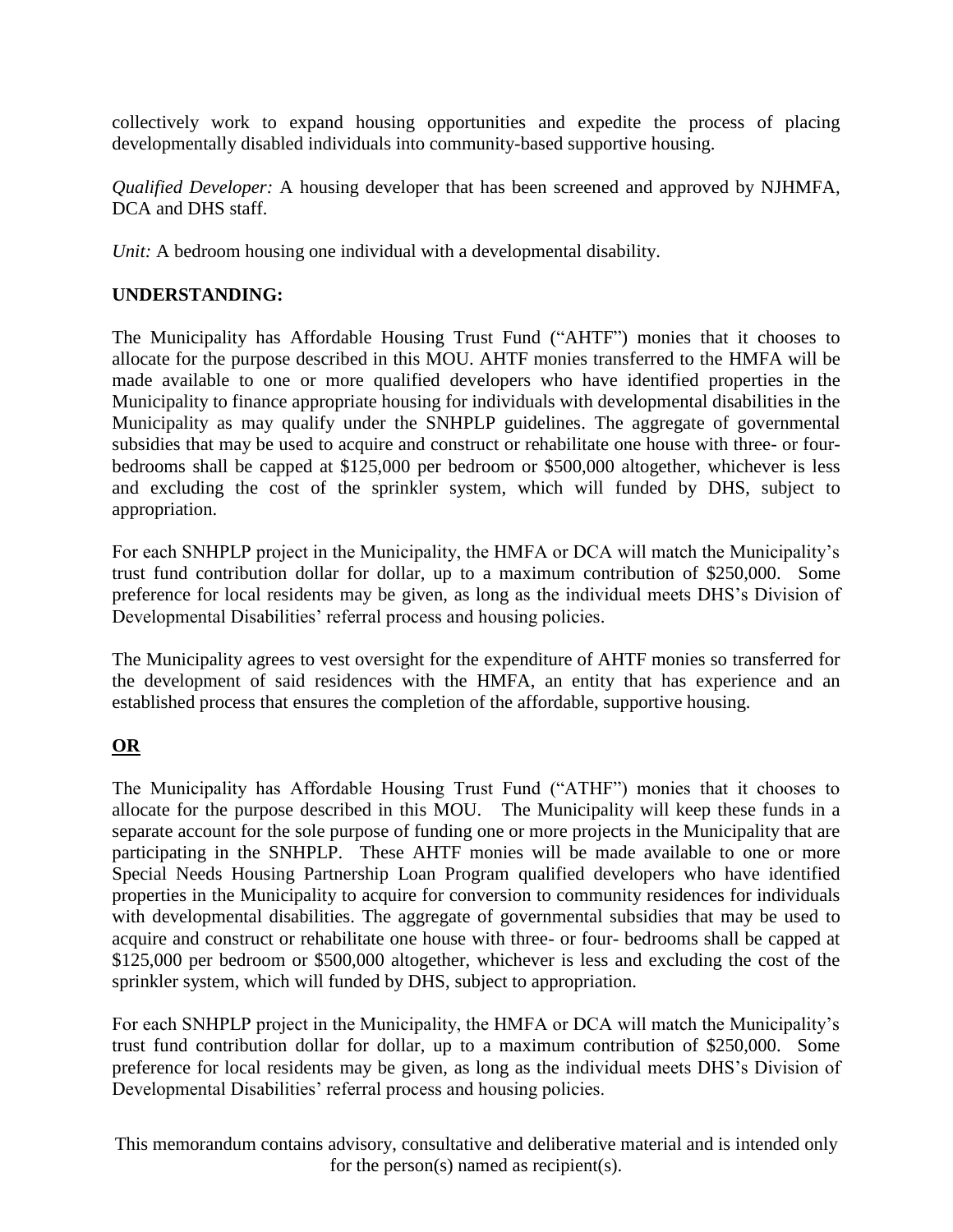All other requirements of this MOU shall remain in effect and full force except for items #1, #2 and #3 in the Process Section outlined below.

# **PROCESS:**

1. Within 15 business days of the execution of this MOU, the Municipality shall transfer \$\_\_\_\_\_ from its current Affordable Housing Trust Fund of \$\_\_\_\_\_\_ to HMFA for the purpose of funding the purchase and conversion of existing ranch style homes and other types of housing that may be approved by the SNHPLP.

2. HMFA will deposit and hold the Municipality's AHTF money in a separate escrow account for the Municipality, identifiable from any other funds.

3. The HMFA and the Municipality will acknowledge the transfer of such money by a letter of confirmation signed by HMFA's Executive Director or by executing an escrow agreement.

4. Either the Municipality or a qualified developer, with the Municipality's written consent, may identify the property or properties selected for acquisition and renovation.

5. The Municipality shall approve the property selection prior to the purchase of any house intended to fulfill the requirements of the Special Needs Housing Partnership Loan Program; however, such approval shall not bind the DCA, HMFA, and/or DHS with respect to accepting the project or the developer into the SNHPLP or the suitability of the identified property for the intended population.

6. HMFA will coordinate the terms by which DHS will provide operational and service funding for the project, and/or terms by which a service provider will demonstrate a source or sources of operating and service subsidy other than DHS.

7. If the contemplated qualified developer is unable to enter into a contract to purchase the subject property within 120 days, the municipality may identify another property or another developer.

8. The disbursement of funds will occur at closing, unless otherwise subject to an escrow agreement with the developer, with ATHF monies being drawn down first.

9. The municipality shall require the developer to include, in any transfer of ownership, a deed restriction maintaining the use of the premises and any of the units therein as a residence for the sole purpose of housing developmentally disabled individuals for a minimum term of 20 years (beginning from the date of loan closing) or the term required in the HMFA loan documents, whichever is longer.

10. Once the property is acquired, HMFA shall issue a close-out report including, but not limited to, the property location, amount awarded to the developer and any other relevant information.

**This MOU, which may be executed in counterparts, shall not be effective until the date by which the last signatory has executed, which date shall be inserted above by that last signatory.** 

**[NAME OF MUNICIPALITY] New Jersey Housing and Mortgage Finance Agency**

**By:\_\_\_\_\_\_\_\_\_\_\_\_\_\_\_\_\_\_\_\_\_\_\_\_\_\_ By: \_\_\_\_\_\_\_\_\_\_\_\_\_\_\_\_\_\_\_\_\_\_\_\_\_\_\_\_\_\_\_\_**

This memorandum contains advisory, consultative and deliberative material and is intended only for the person(s) named as recipient(s).